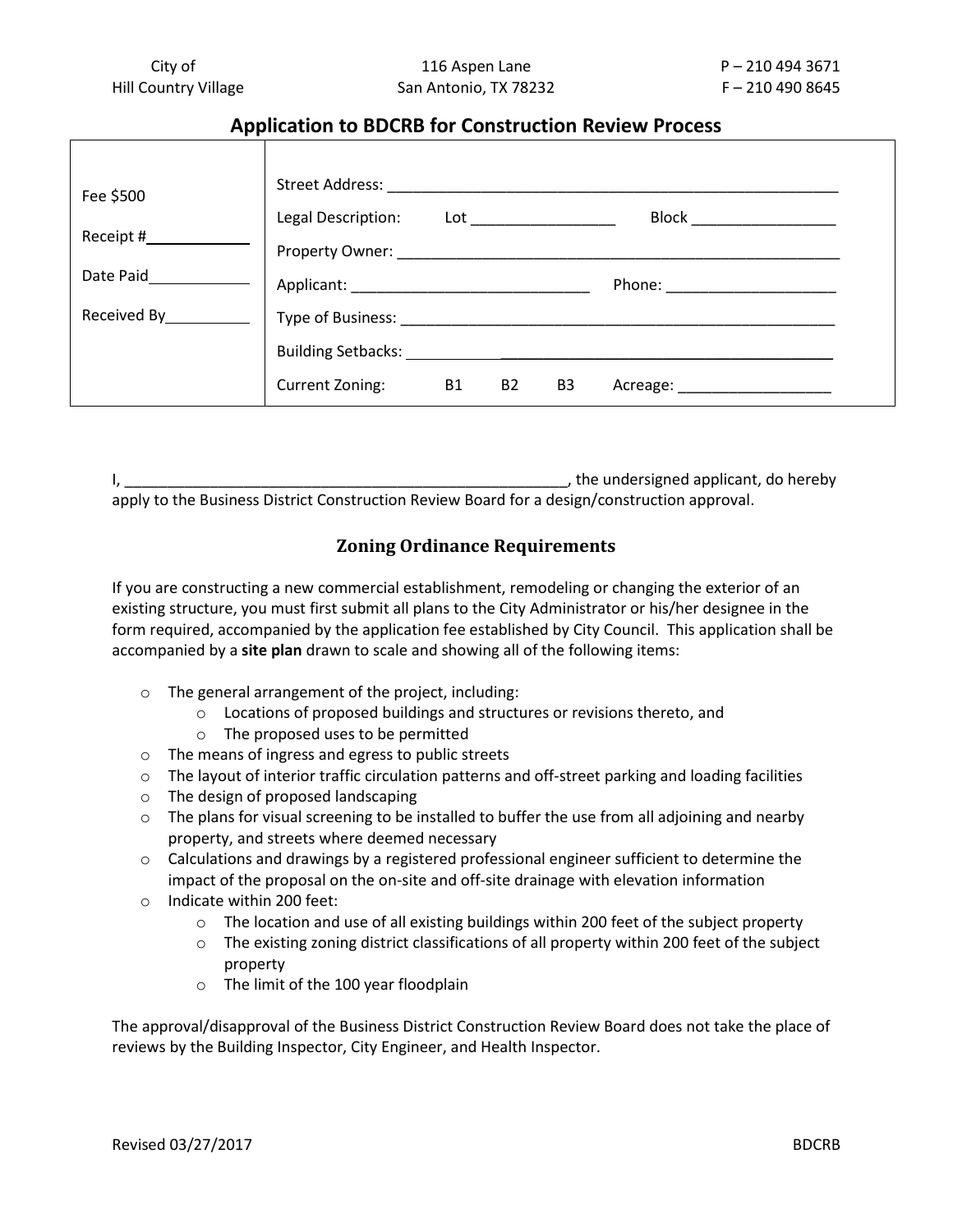By signing below, I have read and understand the above requirements and will comply with the ordinance rules and laws of Hill Country Village.

\_\_\_\_\_\_\_\_\_\_\_\_\_\_\_\_\_\_\_\_\_\_\_\_\_\_\_\_\_\_\_\_\_\_\_\_\_\_\_\_\_\_\_\_\_\_\_\_\_\_\_\_\_\_\_ \_\_\_\_\_\_\_\_\_\_\_\_\_\_\_\_\_\_\_\_

The current Hill Country Village Zoning Code, passed by Ordinance #929, and amended by Ordinance #956 takes precedence over this application.

Property Owner's Signature

\_\_\_\_\_\_\_\_\_\_\_\_\_\_\_\_\_\_\_\_\_\_\_\_\_\_\_\_\_\_\_\_

Applicant's Signature & Title **Exercise Signed** Date Signed

# **FOR OFFICE USE ONLY** BUILDING DISTRICT CONSTRUCTION REVIEW BOARD'S REPORT

To the City Administrator:

After having made a careful inspection of the above case on the day of day of  $\qquad \qquad$  $20$ ,

\_\_\_\_\_\_\_ WE APPROVE of this project as proposed.

\_\_\_\_\_\_ WE APPROVE of this project with the following conditions:

WE DISAPPROVE the issuance of a Construction Permit, for the following reasons:

\_\_\_\_\_\_\_\_\_\_\_\_\_\_\_\_\_\_\_\_\_\_\_\_\_\_\_\_\_\_\_\_\_\_\_\_\_\_\_\_\_\_\_\_\_\_\_\_\_\_\_\_\_\_\_\_\_\_\_\_\_\_\_\_\_\_\_\_\_\_\_\_\_\_\_

\_\_\_\_\_\_\_\_\_\_\_\_\_\_\_\_\_\_\_\_\_\_\_\_\_\_\_\_\_\_\_\_\_\_\_\_\_\_\_\_\_\_\_\_\_\_\_\_\_\_\_\_\_\_\_\_\_\_\_\_\_\_\_\_\_\_\_\_\_\_\_\_\_\_\_

\_\_\_\_\_\_\_\_\_\_\_\_\_\_\_\_\_\_\_\_\_\_\_\_\_\_\_\_\_\_\_\_\_\_\_\_\_\_\_\_\_\_\_\_\_\_\_\_\_\_\_\_\_\_\_\_\_\_\_\_\_\_\_\_\_\_\_\_\_\_\_\_\_\_\_

\_\_\_\_\_\_\_\_\_\_\_\_\_\_\_\_\_\_\_\_\_\_\_\_\_\_\_\_\_\_\_\_\_\_\_\_\_\_\_\_\_\_\_\_\_\_\_\_\_\_\_\_\_\_\_\_\_\_\_\_\_\_\_\_\_\_\_\_\_\_\_\_\_\_\_

\_\_\_\_\_\_\_\_\_\_\_\_\_\_\_\_\_\_\_\_\_\_\_\_\_\_\_\_\_\_\_\_\_\_\_\_\_\_\_\_\_\_\_\_\_\_\_\_\_\_\_\_\_\_\_\_\_\_\_\_\_\_\_\_\_\_\_\_\_\_\_\_\_\_\_

\_\_\_\_\_\_\_\_\_\_\_\_\_\_\_\_\_\_\_\_\_\_\_\_\_\_\_\_\_\_\_\_\_\_\_\_\_\_\_\_\_\_\_\_\_\_\_\_\_\_\_\_\_\_\_\_\_\_\_\_\_\_\_\_\_\_\_\_\_\_\_\_\_\_\_

\_\_\_\_\_\_\_\_\_\_\_\_\_\_\_\_\_\_\_\_\_\_\_\_\_\_\_\_\_\_\_\_\_\_\_ \_\_\_\_\_\_\_\_\_\_\_\_\_\_\_\_\_\_\_\_

BDCRB Chairman's Signature **Date Signed** Date Signed

Revised 03/27/2017 **BDCRB**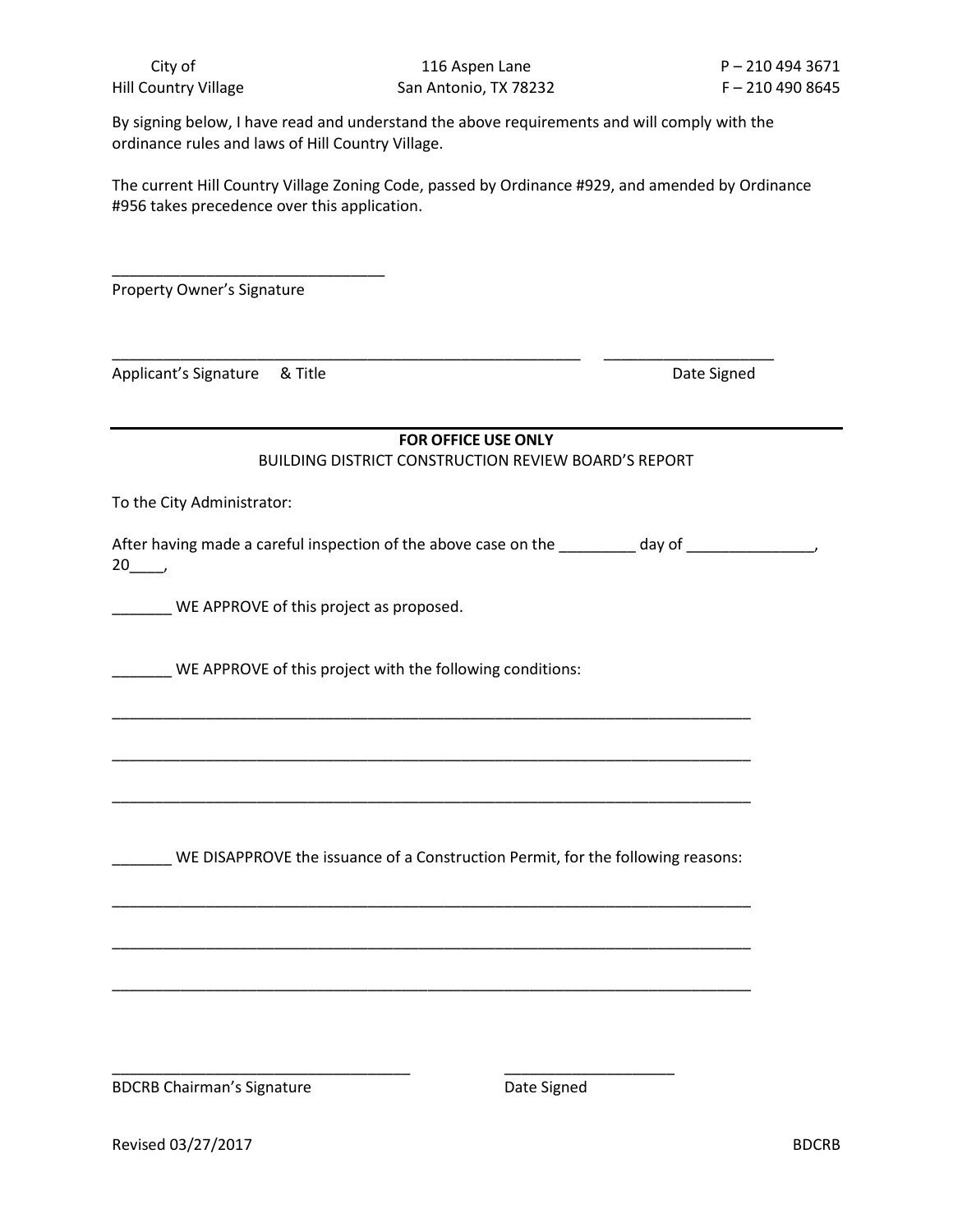## **EXHIBIT A – BUSINESS DISTRICT CONSTRUCTION REVIEW BOARD**

## 1. INTRODUCTION:

These design standards are for commercial areas of Hill Country Village. These standards are not meant to dictate solutions, but rather to provide a common basis for commercial builders to build in areas of the City. They aid in making design decisions that may affect individual properties and the overall character of these distinctive areas. These standards are designed to provide a consistent yet flexible approach for the preparation and review of development and redevelopment plans by defining a range of appropriate responses to a variety of specific design issues.

## A. Objectives of the Standards:

The standards in this document are intended to aid in the preservation of Hill Country Village's cultural resources within its business districts, and to promote new construction that is compatible in character with the architecture of the surrounding area. A further intent is to provide information for property owners to use in making design decisions about their buildings.

These standards inform the community about the design policies of the business district. They also reflect an approach to design that will help sustain the character of these areas and build the Business District into a strong identifiable area which will hopefully attract investment and reinvestment in properties.

This document provides the City staff, the Business District Construction Review Board, the Zoning Commission, Board of Adjustment, and the City Council with a firm basis for making informed consistent decisions about proposed projects in Hill Country Village.

Specifically, it is the intent of these standards to:

- Protect and enhance the sense of time and place conveyed by the business area and by preserving and enhancing its architectural integrity and identity.
- Encourage new construction and renovation that is compatible in design, materials, color and texture with existing business structures.
- Minimize negative impacts on adjacent properties from incompatible development, thus protecting property values and investments.

## 2. ZONING MANDATES:

## A. Ordinance:

The Business District Construction Review Board Ordinance cites the authority for the BDCRB to review and recommend disposition for proposed development plans. The mandates are to be used to establish and standardize development in the Hill Country Village Business B-1, B-2, and B-3 zoning districts; hereafter referred to as business zoning districts.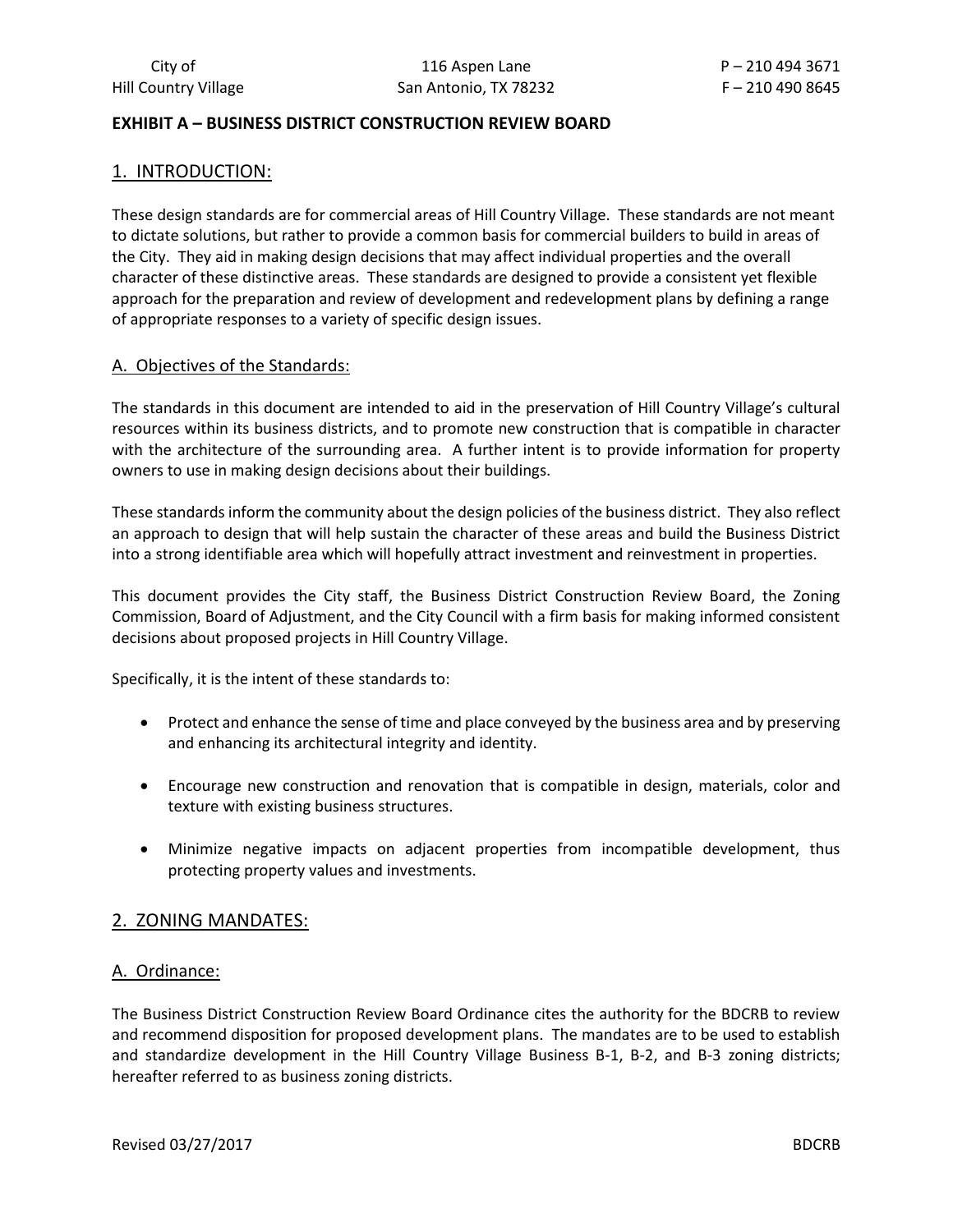These standards address all exterior construction changes in the business zoning districts and apply to additions and renovations if 50% or more of the exterior portion or façade are replaced. All buildings, structures, objects, and sites must go through the design review process outlined in BDCRB Ordinance before any alteration may be made to a building, structure, object, or site.

NOTE: The standards in this document do not require property owners or tenants to initiate repairs or modifications to existing developments; and there is no deadline by which properties must come into "compliance." The standards are meant to be used when a property owner or tenant initiates a construction project, either to alter the exterior of an existing structure or to construct a new one.

#### B. Using the Standards:

Property owners, real estate agents, tenants, contractors and architects shall use these standards when planning projects in the business zoning districts of Hill Country Village. This will help establish an appropriate direction for design efforts.

All applicants are encouraged to hold a pre-application conference with the City Administrator prior to submitting an application. Applications for a construction permit must include a site plan and elevation information as well as other permits and documents as required by zoning or other appropriate ordinances. Prior to issuance of a permit, the BDCRB will determine if the proposed project meets the intent of the BDCRB zoning ordinance and the design standards as presented in this document. If any applicant, developer or owner should differ in opinion with the review findings of the BDCRB, they may appeal such decision to the City Council.

## 3. BUSINESS DISTRICT:

The key objective is compatibility of new construction with adjacent buildings and with the city's cultural development and hill country atmosphere.

## A. Site and Building Orientation:

The location and orientation of a building, its entrance, parking and landscaping on a lot are important in retaining the overall character of the area, regardless of whether the project is commercial, or mixed use.

New buildings in the Business district should be visually and physically compatible in their siting and orientation with their neighbors.

Buildings may typically be oriented parallel to the lot lines, but are encouraged to be angled or shaped to preserve existing trees and vegetation.

The primary building entrance shall be similar in scale to those of neighboring structures. Although a building may be large, entries shall be scaled to the pedestrian level, thus making the building more appealing and the interior space more inviting.

Buildings shall ordinarily have a front-facing, clearly defined entry in the primary façade, similar to the orientation of most existing structures.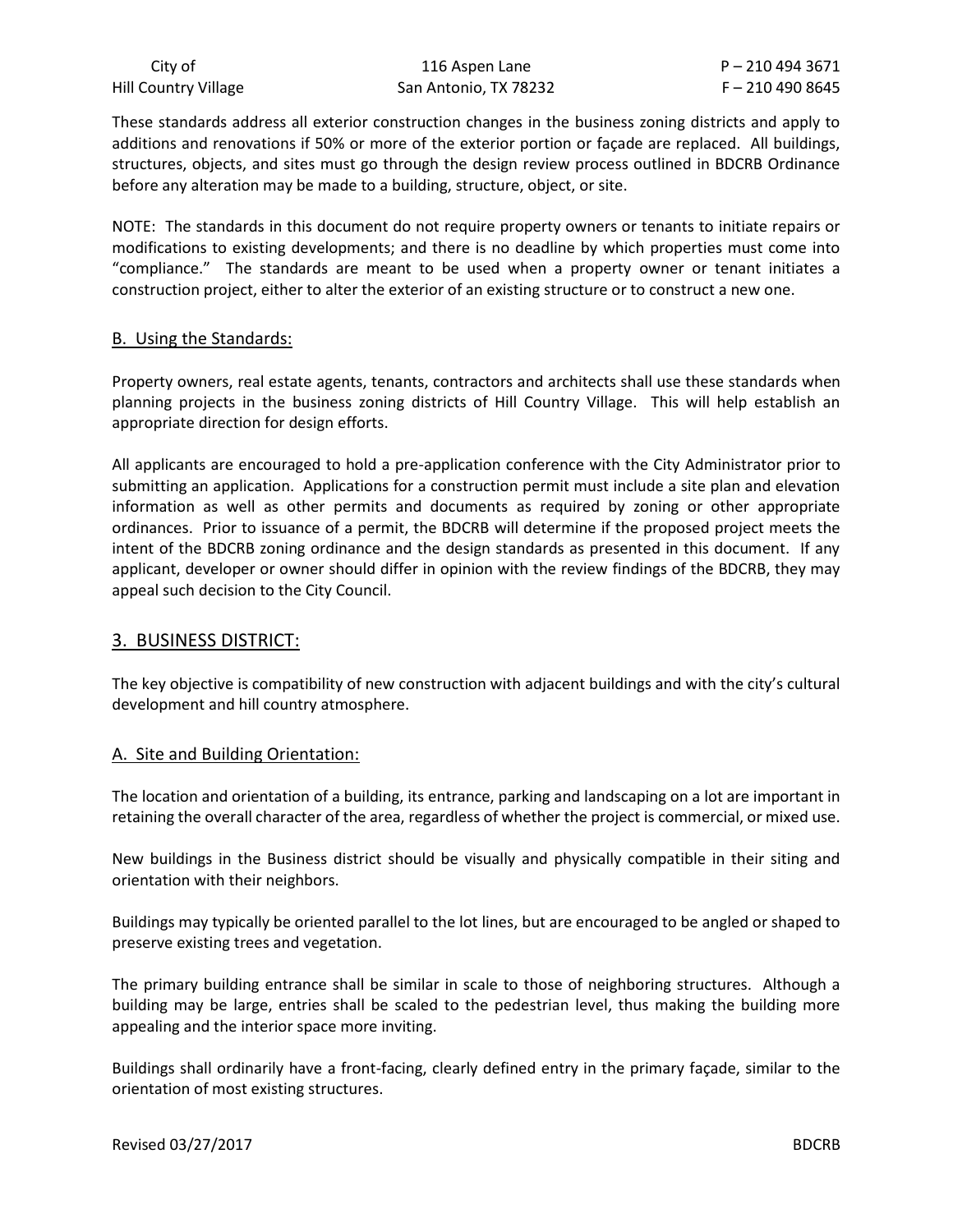City of 210 494 3671 2010 116 Aspen Lane 2010 116 Aspen Lane Hill Country Village San Antonio, TX 78232 F – 210 490 8645

#### B. Building Mass and Scale:

Building mass an scale are affected by height, width, articulation, detailing, building setbacks, materials used, amount of openings, roof form, and may other features. New construction shall be similar in appearance in mass and scale to other structures found in Hill Country Village.

Structures in the Business District are usually large, often two or more floors in height, and may extend across the width of the lot. Their facades shall be detailed to remain in proportion and scale with pedestrian users.

If new buildings are lengthy or horizontal, façade elements will be used to reduce the proportion and the visual width of the building. Examples of elements that give the impression of multiple structures include varying parapet heights, alternating projected and recessed sections of wall, and window arrangements.

New offices and stores are not required to match the height of neighboring structures exactly, but shall be similar to adjacent building heights at the street façade.

Divide large buildings horizontally and vertically into sections and that are in proportion and scale with pedestrians and not the automobile. Typical historical features that reduce the mass of large facades include columns or pilasters at regular intervals; repetitive patterns of openings, and horizontal masonry bands at each floor level. These features need not be exact reproductions of historical elements nor be traditional in execution. Contemporary facades can use similar methods to break up large building faces into smaller units. The size, alignment and repetition of façade elements are such as windows, windowsills, awnings, moldings and cornices should reflect Hill Country patterns.

Many of the commercial structures in the Hill Country have flat roofs with parapet walls that extend above the roof. This treatment is to be carried through in new structures. A projected cornice at the top of the parapet (a common historic feature) shall be considered in the design of new buildings. A cornice serves to screen roofs and mechanical equipment including air conditioning units and to provide architectural interest and historic character.

Alternatives to a cornice that screen roofs and mechanical equipment such as air conditioning units may be acceptable.

The proportion and shape of building elements help to determine how well a building will relate to existing developments in the Business District. Different architectural styles contain distinctly different proportions and shapes.

## C. Building Materials:

Façade Materials for all new buildings and exterior renovations shall include one or more of the following materials; clay or concrete brick, terra-cotta, natural stone, cast stone, granite, marble, travertine, architectural decorative materials (such as copper, bronze, anodized aluminum, stainless steel, porcelain enamel, natural materials, or other similar materials that do not require painting), stucco, custom faced concrete masonry unit, wood or metal siding.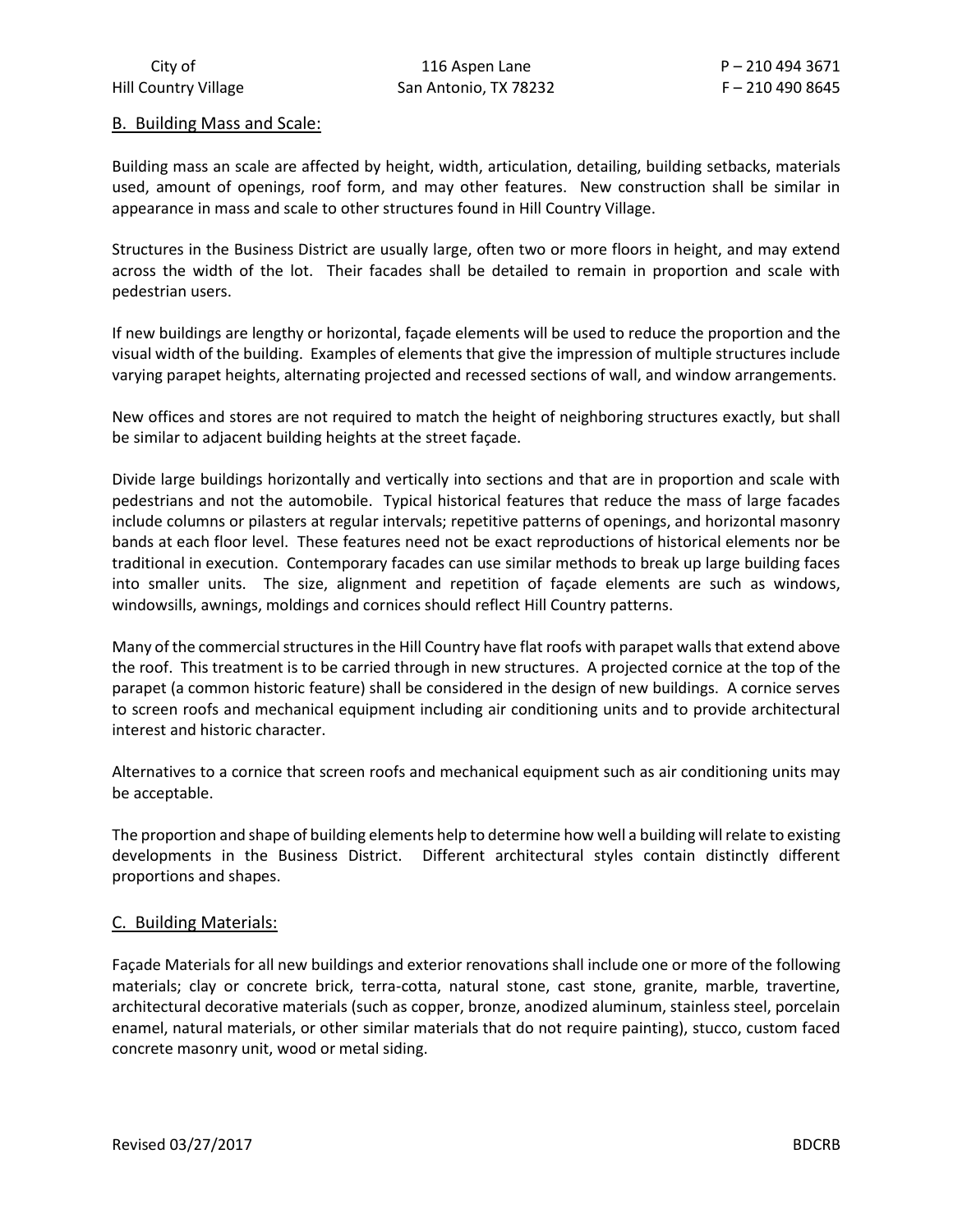Paneled materials in large sections may be out of scale with materials used traditionally, and inappropriate in the business district.

Imitation siding comprised of vinyl, aluminum, steel and other materials are discouraged.

Acceptable Trim Materials include brick, cast stone, natural stone, ceramic tile, wood, concrete, or architectural decorative metals.

Windows and Doors should be comprised of wood, glass, painted metal, or architectural decorative metal appropriate for the style.

Metal or vinyl clad wood windows and clear or unfinished aluminum windows and storm windows shall be finished in a color typical of Hill Country historic windows, or in a color that compliments the colors of other finished materials.

Mirrored or reflective glass may be considered inconsistent with the architecture of the District.

Roofing Materials shall be compatible with Hill Country buildings; typically galvanized or painted metal panels, wood shingles and shakes; slate, clay, concrete or metal tiles. Flat roofs should not be exposed above the fascia or parapet walls.

#### D. Security:

Security bars have become a common method of preventing loss of property. However, inappropriate use of them can detract from property values in an area, and can even discourage customers. If used, sufficient measures shall be taken with window and door security bars and shutters to avoid detraction from the character of the Business District. Security hardware shall be compatible with the style of the building.

Wrought iron bars placed over the storefront windows are prohibited. Wrought iron security grills are acceptable only if installed on the interior of the building.

## E. Finishes:

Primarily finishes shall be of a type and composition appropriate to the materials to which they will be applied.

Simple finishes are to be used and shall be of matte finish, not polished.

Lap siding shall be finished in a solid color of either paint or prefinished.

Stucco, if used, must be smooth to medium coarse in texture.

## F. Use of Color:

Color scheme shall be subdued, not garish, and in keeping with the character and color schemes of nearby structures.

#### Revised 03/27/2017 **BDCRB**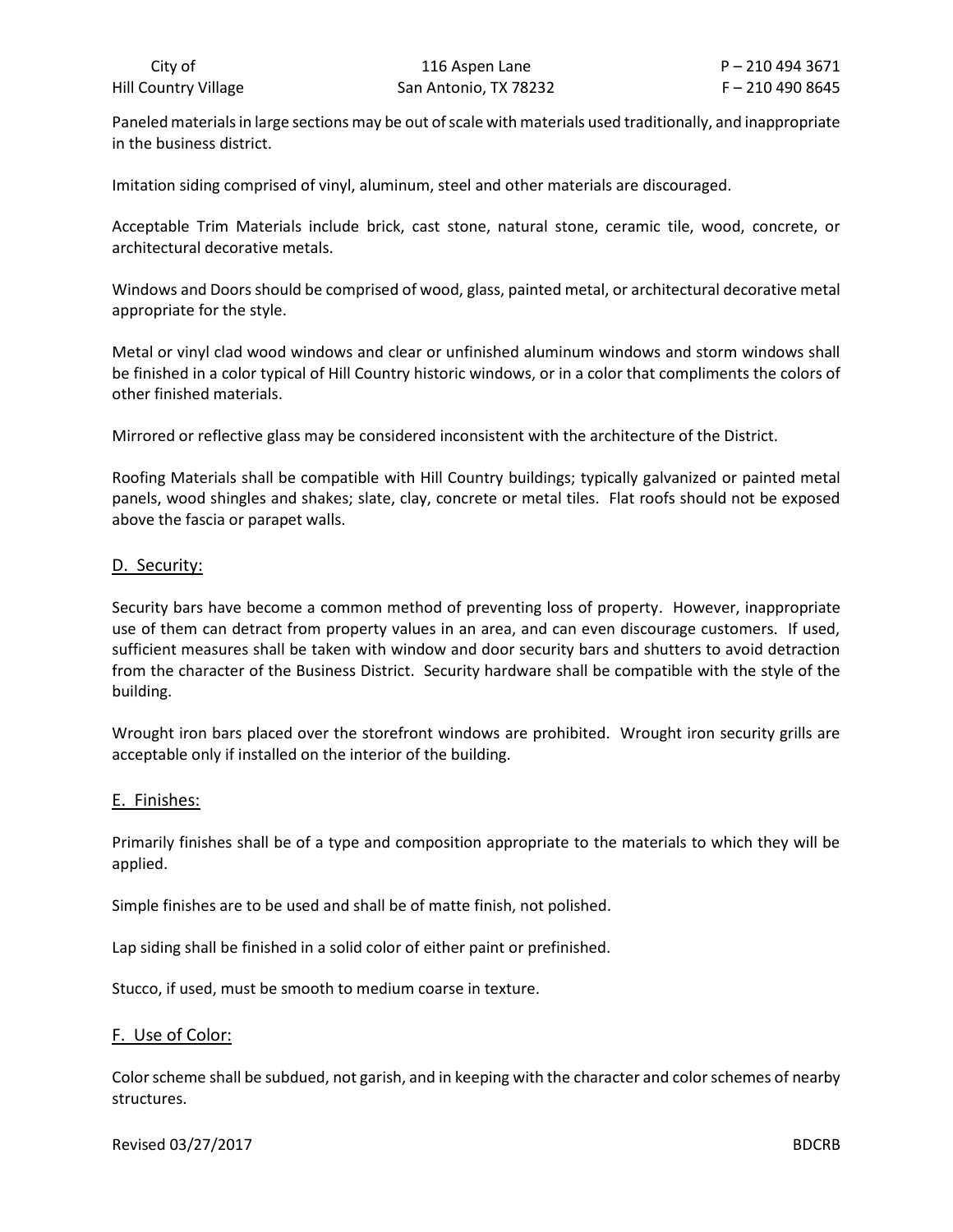Trim colors shall be selected that are compatible with the other, more permanent building materials on the structure, such as brick, stone or stucco. The natural colors of these primary materials should dominate the color scheme.

Trim, including horizontal and vertical trim boards, porch framing and columns, and window framing, shall be painted in a color that compliments the base shade. Window sash, doors and/or shutters may be painted in a third color.

Bright colors or fluorescent exterior colors are prohibited. Bright colors will be used in small amounts and for accent only. An extremely Bright or fluorescent color is a color defined by the Munsell Book of Color as having a minimum value of eight (8) and a minimum chroma of ten (10).

#### G. Parking Areas:

Where off street parking is necessary, parking lots shall be unobtrusive, attractive and secure in order to preserve and enhance the character of the area.

To improve the appearance and comfort of parking areas, planting beds with shade trees and lighting shall be utilized throughout the parking lot. These features must be planned to promote safety and security. Limbs of trees over parking areas shall provide at least seven (7) feet of clearance. Shrubs shall be low enough to provide a sense of security for the user.

#### H. Screening:

Unattractive features of a building shall be screened from public view, such as dumpsters, utilities, air conditioner compressors and solar energy devices. Outdoor dining areas must be completely surrounded by "an architecturally compatible" fence designed to prevent trash from being blown onto adjacent areas. Outdoor dining should have low level, architectural or landscape screening.

Screening fences shall be constructed of brick, stone, decorative concrete masonry units, stucco concrete masonry units, or metal (wrought iron, steel or aluminum bars) with a live evergreen vine or shrubs. Chain link fencing is not allowed in any area which is visible from a public right of way.

All roof mounted mechanical equipment shall be screened from view from any street. Screening materials for rooftop equipment must be of a material architecturally compatible with the materials used elsewhere on the structure.

#### I. Exterior Lighting:

Suitable lighting for different types of uses is important. The type of lighting used shall be appropriate for the intended use of the illumination.

Lighting may be used to illuminate architectural details, building entries, signage, sidewalks, alleys, and parking areas. However, lighting shall not dominate a façade or the street.